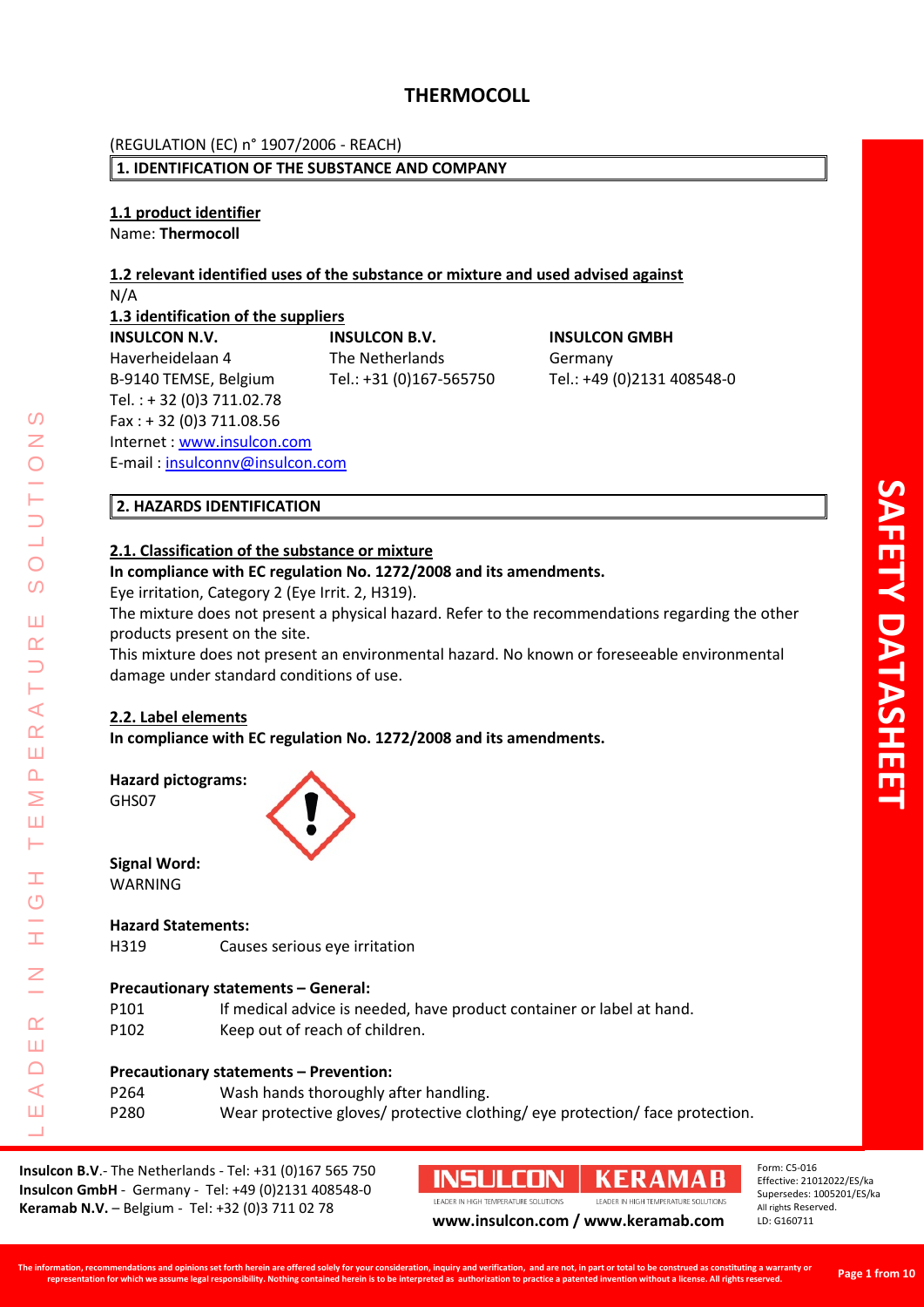#### **Precautionary statement – Response:**

P305 + P351+P338 IF IN EYES: Rinse cautiously with water for several minutes. Remove contact lenses. If present and easy to do. Continue rinsing. P337 + P313 If eye irritation persists: Get medical advice/attention.

#### **2.3. Other hazards**

The mixture does not contain substances classified as "Substance of Very High Concern" (SVHC) >=0.1% published by the European Chemicals Agency (ECHA) under article 57 of REACH: http://echa.europa.eu/fr/candidate-list-table.

The mixture satisfies neither the PBT nor the vPvB criteria for mixtures in accordance with annexe XIII of the REACH regulations EC 1907/2006.

#### **3. COMPOSITION / INFORMATION ON INGREDIENTS**

#### **3.2. MIXTURES**

#### Composition

LEADER IN HIGH TEMPERATURE SOLUTIONS

Ŧ O

Ī

Z

 $\alpha$ Ш  $\Box$  $\triangleleft$ Ш  $\Box$ 

 $\Omega$ Ζ

 $\overline{O}$  $\overline{O}$ 

Ш  $\alpha$  $\Box$ Ĥ  $\triangleleft$  $\underline{\alpha}$ Ш  $\Omega$ Σ Ш Н

| Identification                                                                      | (EC) 1272/2008                         | <b>Note</b> | %                             |
|-------------------------------------------------------------------------------------|----------------------------------------|-------------|-------------------------------|
| CAS: 1332-58-7<br>EC: 310-194-1                                                     |                                        | (1)         | $25 \le x \% < 50$            |
| <b>KAOLIN</b>                                                                       |                                        |             |                               |
| CAS: 1408-60-7<br>EC: 238-878-4                                                     |                                        | (1)         | $10 \le x \frac{1}{6} \le 25$ |
| <b>QUARTZ</b>                                                                       |                                        |             |                               |
| INDEX: 011-002-00-6<br>EC: 215-185-5<br>REACH: 01-2119457892-27<br>SODIUM HYDROXIDE | GHS05<br>Dgr<br>Skin Corr. 1A, H314    | (1)         | $0 \le x \% < 1$              |
| INDEX: 14808607<br>EC: 278-878-4<br><b>QUARTZ ALVEOLAIRE</b>                        | GHS08<br>Dgr<br><b>STOT RE 2, H372</b> | (1)         | $0 \le x \% < 2.5$            |
| CAS: 1333-86-4<br>EC: 215-609-9                                                     |                                        | (1)         | $0 \le x \% < 1$              |
| NOIR DE CARBONE, AMORPH                                                             |                                        |             |                               |

(Full text of H-phrases: see section 16)

**Information on ingredients:**

(1) Substance for which maximum workplace exposure limits are available.

**Insulcon B.V**.- The Netherlands - Tel: +31 (0)167 565 750 **Insulcon GmbH** - Germany - Tel: +49 (0)2131 408548-0 **Keramab N.V.** – Belgium - Tel: +32 (0)3 711 02 78 **[www.insulcon.com](http://www.insulcon.com/) / www.keramab.com** 

**INSULCON** 

**KERAMAB** 

Supersedes: 1005201/ES/ka All rights Reserved. LD: G160711

Form: C5-016

Effective: 21012022/ES/ka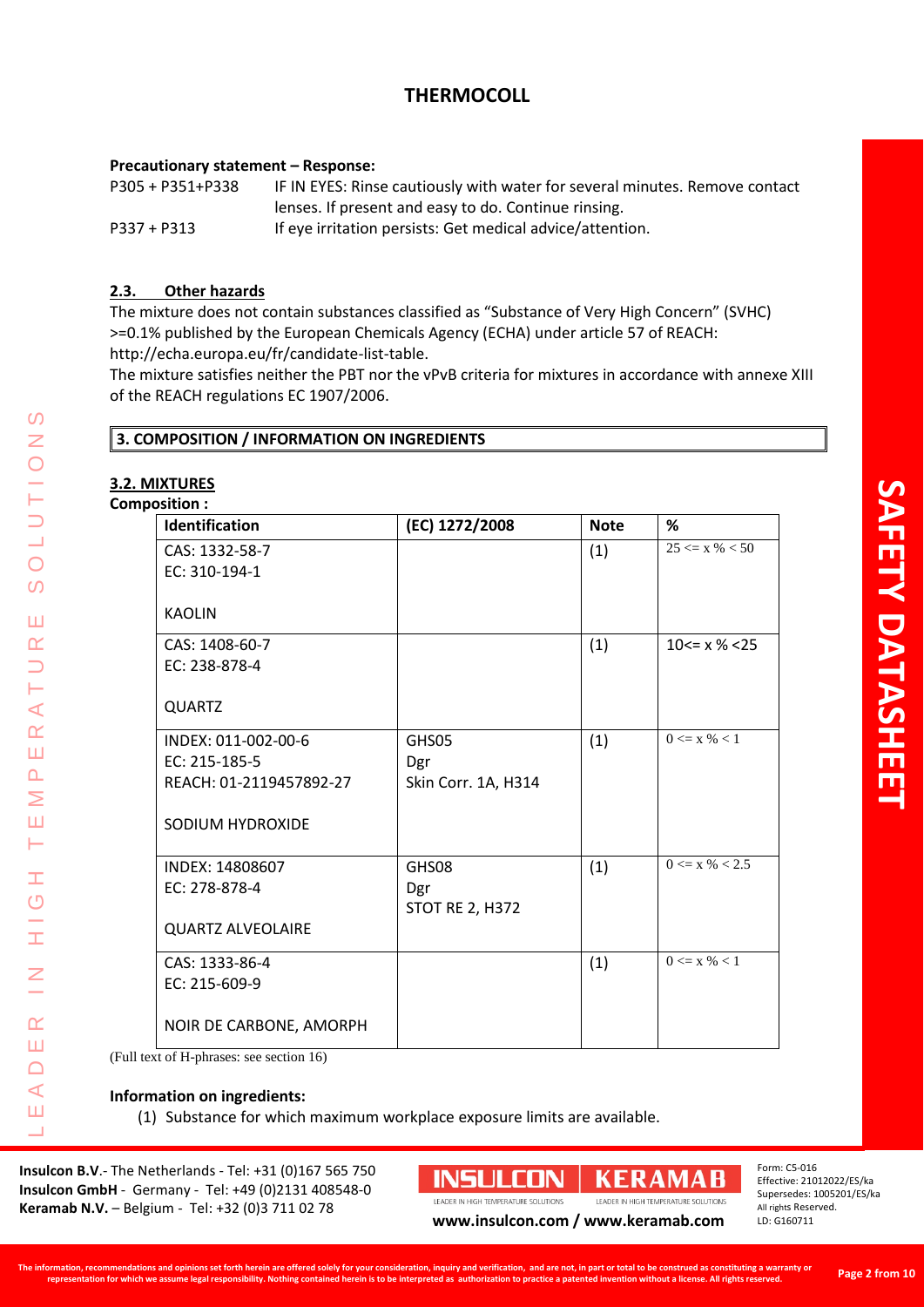#### **4. FIRST AID MEASURES**

As a general rule, in case of doubt or if symptoms persist, always call a doctor. NEVER induce swallowing by an unconscious person.

#### **4.1. Description of first aid measures**

#### **In the event of splashes or contact with eyes:**

Wash thoroughly with soft, clean water for 15 minutes holding the eyelids open. If there is any redness, pain or visual impairment, consult an ophthalmologist.

#### **In the event of splashes or contact with skin :**

Remove contaminated clothing and wash the skin thoroughly with soap and water or a recognised cleaner. Watch out for any remaining product between skin and clothing, watches, shoes, etc. If the contaminated area is widespread and/or there is damage to the skin, a doctor must be consulted or the patient transferred to hospital

#### **In the event of swallowing:**

In the event of swallowing, if the quantity is small (no more than one mouthful), rinse the mouth with water and consult a doctor.

Keep the person exposed at rest. Do not force vomiting.

Seek medical attention, showing the label.

If swallowed accidentally, call a doctor to ascertain whether observation and hospital care will be necessary. Show the label

#### **4.2. Most important symptoms and effects, both acute and delayed**

No data available.

### **4.3. Indication of any immediate medical attention and special treatment needed**

No data available.

#### **5. FIRE-FIGHTING MEASURES**

Non-flammable.

#### **5.1. Extinguishing media**

#### **Suitable methods of extinction**

In the event of a fire, use :

- sprayed water or water mist
- foam
- multipurpose ABC powder
- BC powder
- carbon dioxide  $(CO<sub>2</sub>)$

Unsuitable methods of extinction

In the event of a fire, do not use :

- water jet

**Insulcon B.V**.- The Netherlands - Tel: +31 (0)167 565 750 **Insulcon GmbH** - Germany - Tel: +49 (0)2131 408548-0 **Keramab N.V.** – Belgium - Tel: +32 (0)3 711 02 78 **[www.insulcon.com](http://www.insulcon.com/) / www.keramab.com** 

## **INSULCON | KERAMAB**

Form: C5-016 Effective: 21012022/ES/ka Supersedes: 1005201/ES/ka All rights Reserved. LD: G160711

**The information, recommendations and opinions set forth herein are offered solely for your consideration, inquiry and verification, and are not, in part or total to be construed as constituting a warranty or**  ornation, recommentations and opmions set forth merein are one of our constanting and vertication, and are not, in part of total to be construent as a construction of the state of the state of the state of the state of the

 $\Omega$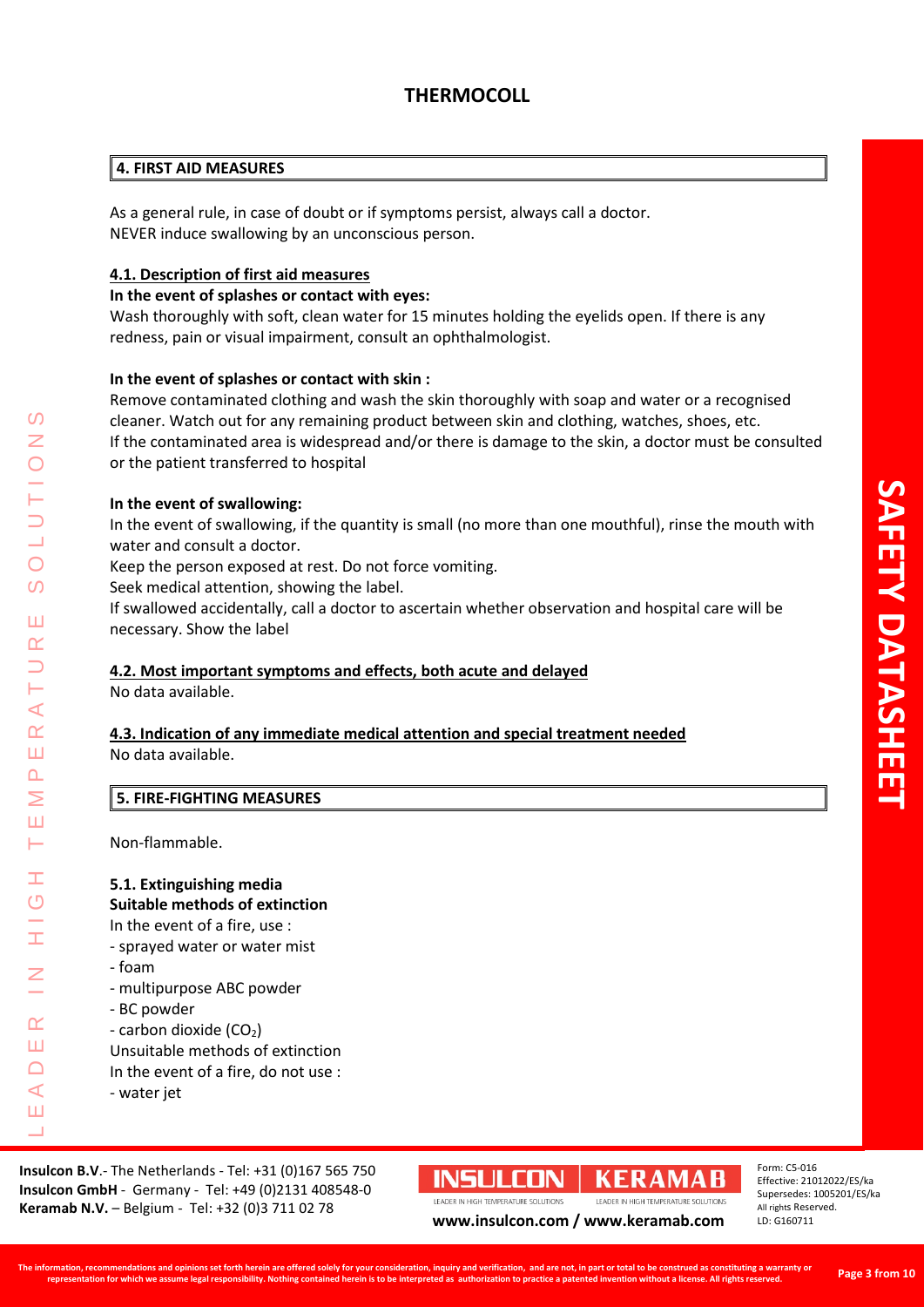#### **5.2. Special hazards arising from the substance or mixture**

A fire will often produce a thick black smoke. Exposure to decomposition products may be hazardous to health.

Do not breathe in smoke.

In the event of a fire, the following may be formed :

- carbon monoxide (CO)

- carbon dioxide  $(CO<sub>2</sub>)$ 

#### **5.3. Advice for firefighters**

No data available.

#### **6. ACCIDENTAL RELEASE MEASURES**

#### **6.1. Personal precautions, protective equipment and emergency procedures**

Consult the safety measures listed under headings 7 and 8. **For non first aid worker** Avoid any contact with the skin and eyes.

#### **For first aid worker**

First aid workers will be equipped with suitable personal protective equipment (See section 8).

#### **6.2. Environmental precautions**

Contain and control the leaks or spills with non-combustible absorbent materials such as sand, earth, vermiculite, diatomaceous earth in drums for waste disposal. Prevent any material from entering drains or waterways.

#### **6.3. Methods and material for containment and cleaning up**

Clean preferably with a detergent, do not use solvents.

#### **6.4. Reference to other sections**

No data available.

LEADER IN HIGH TEMPERATURE SOLUTIONS

Ŧ  $\overline{0}$ 

 $\alpha$ Ш  $\Box$  $\blacktriangleleft$ Ш  $\Box$ 

⋖  $\underline{\alpha}$ Ш  $\Omega$ Σ Ш H

Z

 $\overline{O}$  $\overline{O}$ 

Ш  $\alpha$ 

#### **7. HANDLING AND STORAGE**

Requirements relating to storage premises apply to all facilities where the mixture is handled.

#### **7.1. Precautions for safe handling**

Always wash hands after handling. Remove and wash contaminated clothing before re-using. Ensure that there is adequate ventilation, especially in confined areas.

#### **Fire prevention:**

Handle in well-ventilated areas. Prevent access by unauthorized personnel.

**Insulcon B.V**.- The Netherlands - Tel: +31 (0)167 565 750 **Insulcon GmbH** - Germany - Tel: +49 (0)2131 408548-0 **Keramab N.V.** – Belgium - Tel: +32 (0)3 711 02 78 **WWW.insulcon.com / www.keramab.com** 

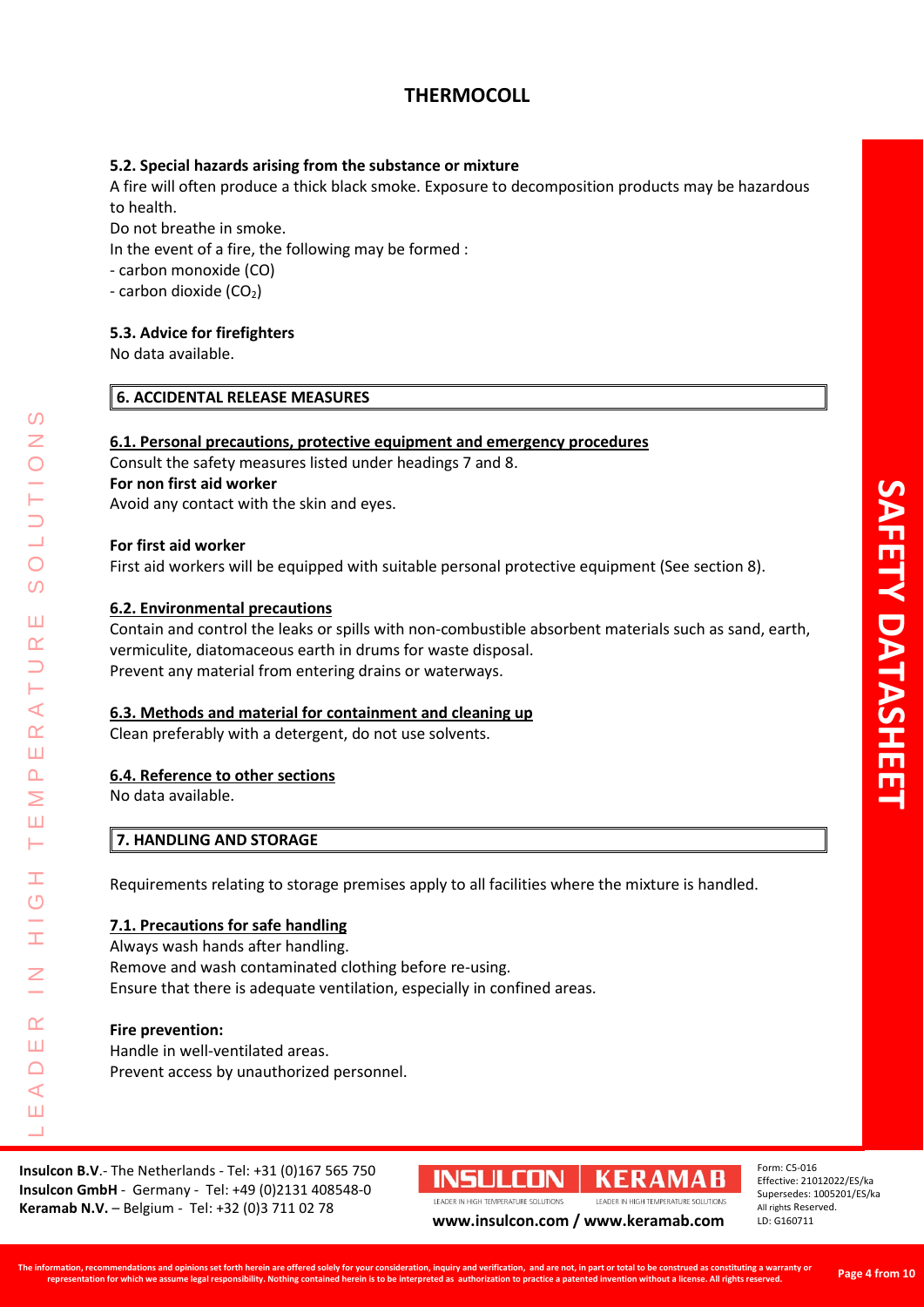#### **Recommended For personal protection, see section 8.**

For personal protection, see section 8.

Observe precautions stated on label and also industrial safety regulations.

Avoid skin and eye contact with this mixture.

#### **Prohibited equipment and procedures :**

No smoking, eating or drinking in areas where the mixture is used..

#### **7.2. Conditions for safe storage, including any incompatibilities**

No data available.

#### **Storage**

Keep out of reach of children.

Keep the container tightly closed in a dry, well-ventilated place.

The floor must be impermeable and form a collecting basin so that, in the event of an accidental spillage, the liquid cannot spread beyond this area.

#### **Packaging**

LEADER IN HIGH TEMPERATURE SOLUTIONS

Ŧ ග

İ

 $\alpha$ Ш  $\Box$  $\triangleleft$ Ш  $\Box$ 

⋖  $\underline{\alpha}$ Ш  $\Omega$ Σ Ш  $\longmapsto$ 

 $\Omega$ Ζ

 $\overline{O}$  $\overline{O}$ 

Ш  $\alpha$ 

Always keep in packaging made of an identical material to the original.

#### **7.3. Specific end use(s)**

No data available.

#### **8. EXPOSURE CONTROLS / PERSONAL PROTECTION**

#### **8.1. Control parameters**

#### **Occupational exposure limits:**

#### **- ACGIH TLV (American Conference of Governmental Industrial Hygienists, Threshold Limit Values, 2010) :**

| <b>CAS</b> | TWA                     | <b>STEL</b>              | <b>Ceiling</b>           | <b>Definition</b>        | <b>Criteria</b> |
|------------|-------------------------|--------------------------|--------------------------|--------------------------|-----------------|
| 1332-58-7  | $2$ (E,R) mg/m3         |                          |                          | A4                       |                 |
| 14808-60-7 | $0.05 \,\mathrm{mg/m3}$ | $\overline{\phantom{0}}$ | $\overline{\phantom{0}}$ | $\overline{\phantom{0}}$ | R               |
| 1310-73-2  |                         |                          | 2 mg/m3                  |                          |                 |
| 14808-60-7 | $0.05 \,\mathrm{mg/m3}$ | $\overline{\phantom{0}}$ | $\overline{\phantom{0}}$ | -                        | R               |
| 1333-86-4  | $3$ (I) mg/m $3$        |                          |                          | A3                       |                 |

#### **- France (INRS - ED984 :2016) :**

| CAS        | VME-ppm                  | $VME-mg/m3$ | VLE-ppm                  | $VLE-mg/m3$              | <b>Notes</b>             | TMP No                   |
|------------|--------------------------|-------------|--------------------------|--------------------------|--------------------------|--------------------------|
| 1332-58-7  | $\overline{\phantom{a}}$ | 10          | $\overline{\phantom{0}}$ | $\overline{\phantom{a}}$ |                          | 25                       |
| 14808-60-7 | $\overline{\phantom{a}}$ | 0.1A        | $\overline{\phantom{0}}$ | $\overline{\phantom{a}}$ | $\overline{\phantom{a}}$ | 25                       |
| 1310-73-2  | $\overline{\phantom{a}}$ |             | $\overline{\phantom{a}}$ | $\overline{\phantom{a}}$ | $\overline{\phantom{a}}$ | $\overline{\phantom{0}}$ |
| 14808-60-7 | $\overline{\phantom{a}}$ | 0.1A        | $\overline{\phantom{0}}$ | $\overline{\phantom{a}}$ | $\overline{\phantom{a}}$ | 25                       |
| 1333-86-4  | $\overline{\phantom{a}}$ | 3.5         | $\overline{\phantom{0}}$ | $\overline{\phantom{a}}$ | $\overline{\phantom{0}}$ | $\overline{\phantom{0}}$ |
|            |                          |             |                          |                          |                          |                          |

**Insulcon B.V**.- The Netherlands - Tel: +31 (0)167 565 750 **Insulcon GmbH** - Germany - Tel: +49 (0)2131 408548-0 **Keramab N.V.** – Belgium - Tel: +32 (0)3 711 02 78 **[www.insulcon.com](http://www.insulcon.com/) / www.keramab.com** 

**INSULCON | KERAMAB** 

Form: C5-016 Effective: 21012022/ES/ka Supersedes: 1005201/ES/ka All rights Reserved. LD: G160711

#### **The information, recommendations and opinions set forth herein are offered solely for your consideration, inquiry and verification, and are not, in part or total to be construed as constituting a warranty or**   $S_{\rm{2}}$  and the continuum and upunum set rotation and outer the content are one to the property and the content of the content of the content of the second and the content of the interaction of the interaction of the se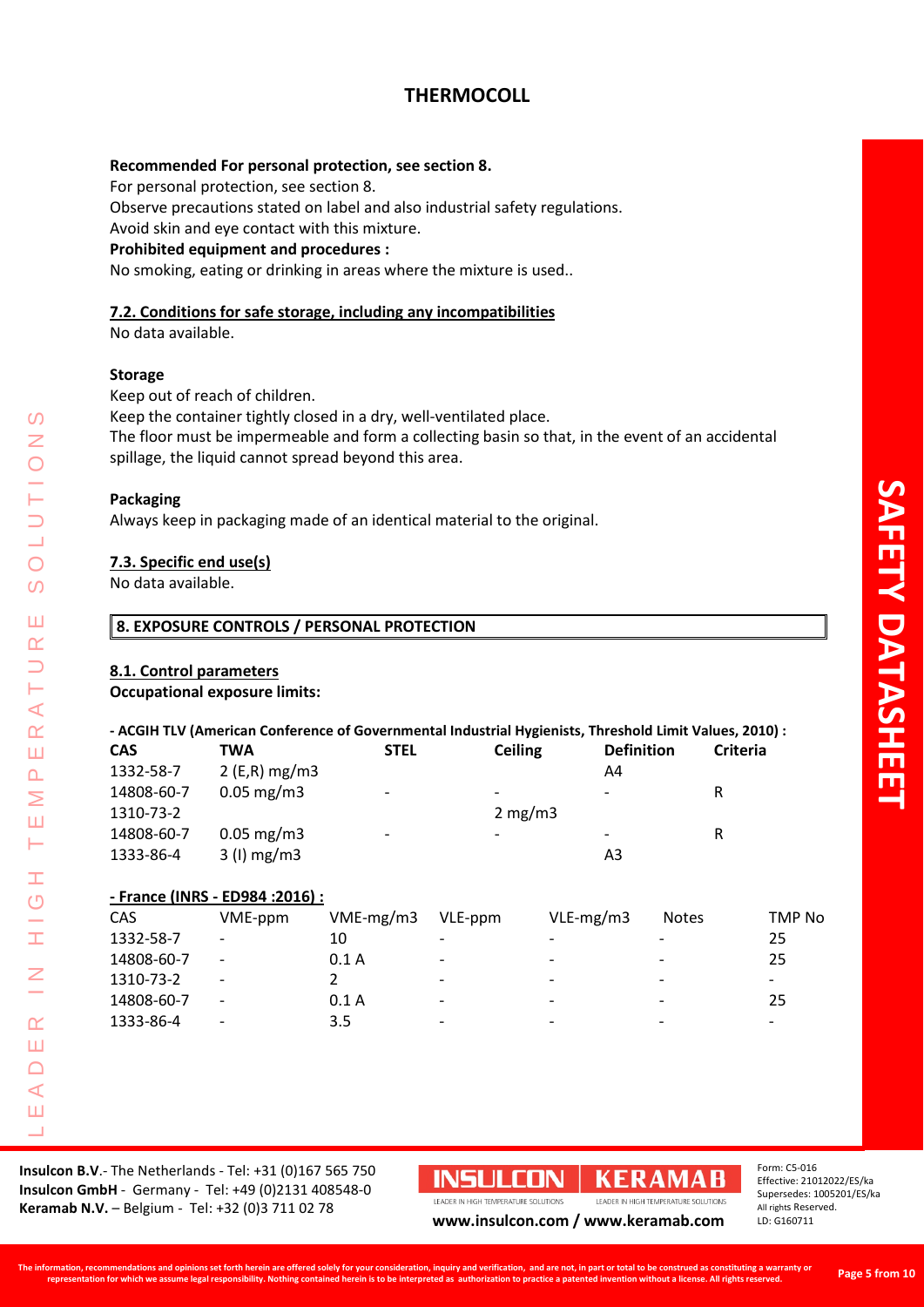| ON 7 WEL (WOI KPIACE EXPOSULE IIIIIILS, EN4U/Z005, Z011). |                              |                     |                |                   |           |
|-----------------------------------------------------------|------------------------------|---------------------|----------------|-------------------|-----------|
| <b>CAS</b>                                                | TWA                          | <b>STEL</b>         | <b>Ceiling</b> | <b>Definition</b> | Criteria: |
| 1332-58-7                                                 | - ppm                        | - ppm               |                |                   |           |
|                                                           | 2 mg/m <sup>3</sup>          | - mg/m <sup>3</sup> |                |                   |           |
| 14808-60-7                                                | $0.3 \text{ mg/m}$           |                     |                |                   | R         |
| 1310-73-2                                                 | - ppm                        | - ppm               |                |                   |           |
|                                                           | - $mg/m^3$                   | 2 mg/m <sup>3</sup> |                |                   |           |
|                                                           | 14808-60-7 0.3 mg/m3 - - - R |                     |                |                   |           |
| 1333-86-4                                                 | - ppm                        | - ppm               |                |                   |           |
|                                                           | 3,5 mg/m <sup>3</sup>        | 7 mg/m <sup>3</sup> |                |                   |           |
|                                                           |                              |                     |                |                   |           |

#### **UK / WEL (Workplace exposure limits, EH40/2005, 2011) :**

#### **8.2. Exposure controls**

Personal protection measures, such as personal protective equipment

#### **8.2. EXPOSURE CONTROLS**

#### **Personal protection measures, such as personal protective equipment**

Pictogram(s) indicating the obligation of wearing personal protective equipment (PPE):



Use personal protective equipment that is clean and has been properly maintained. Store personal protective equipment in a clean place, away from the work area. Never eat, drink or smoke during use. Remove and wash contaminated clothing before re-using. Ensure that there is adequate ventilation, especially in confined areas.

#### **- Eye / face protection**

Avoid contact with eyes.

LEADER IN HIGH TEMPERATURE SOLUTIONS

Ŧ  $\overline{O}$ 

 $\top$ 

 $\alpha$ Ш  $\Box$  $\blacktriangleleft$ Ш  $\Box$ 

 $\blacktriangleleft$  $\underline{\alpha}$ Ш  $\overline{\mathbf{r}}$ Σ Ш Н

 $\Omega$ Z

 $\overline{O}$  $\overline{O}$ 

Ш  $\alpha$  $\overline{\phantom{0}}$ 

> Use eye protectors designed to protect against liquid splashes. Before handling, wear safety goggles with protective sides accordance with standard EN166. In the event of high danger, protect the face with a face shield. Prescription glasses are not considered as protection.

Individuals wearing contact lenses should wear prescription glasses during work where they may be exposed to irritant vapours.

Provide eyewash stations in facilities where the product is handled constantly.

#### **- Hand protection**

Wear suitable protective gloves in the event of prolonged or repeated skin contact. Use suitable protective gloves that are resistant to chemical agents in accordance with standard EN374. Gloves must be selected according to the application and duration of use at the workstation. Protective gloves need to be selected according to their suitability for the workstation in question : other chemical products that may be handled, necessary physical protections (cutting, pricking, heat protection), level of dexterity required.

**Insulcon B.V**.- The Netherlands - Tel: +31 (0)167 565 750 **Insulcon GmbH** - Germany - Tel: +49 (0)2131 408548-0 **Keramab N.V.** – Belgium - Tel: +32 (0)3 711 02 78 **[www.insulcon.com](http://www.insulcon.com/) / www.keramab.com** 

# INSULCON | KERAMAB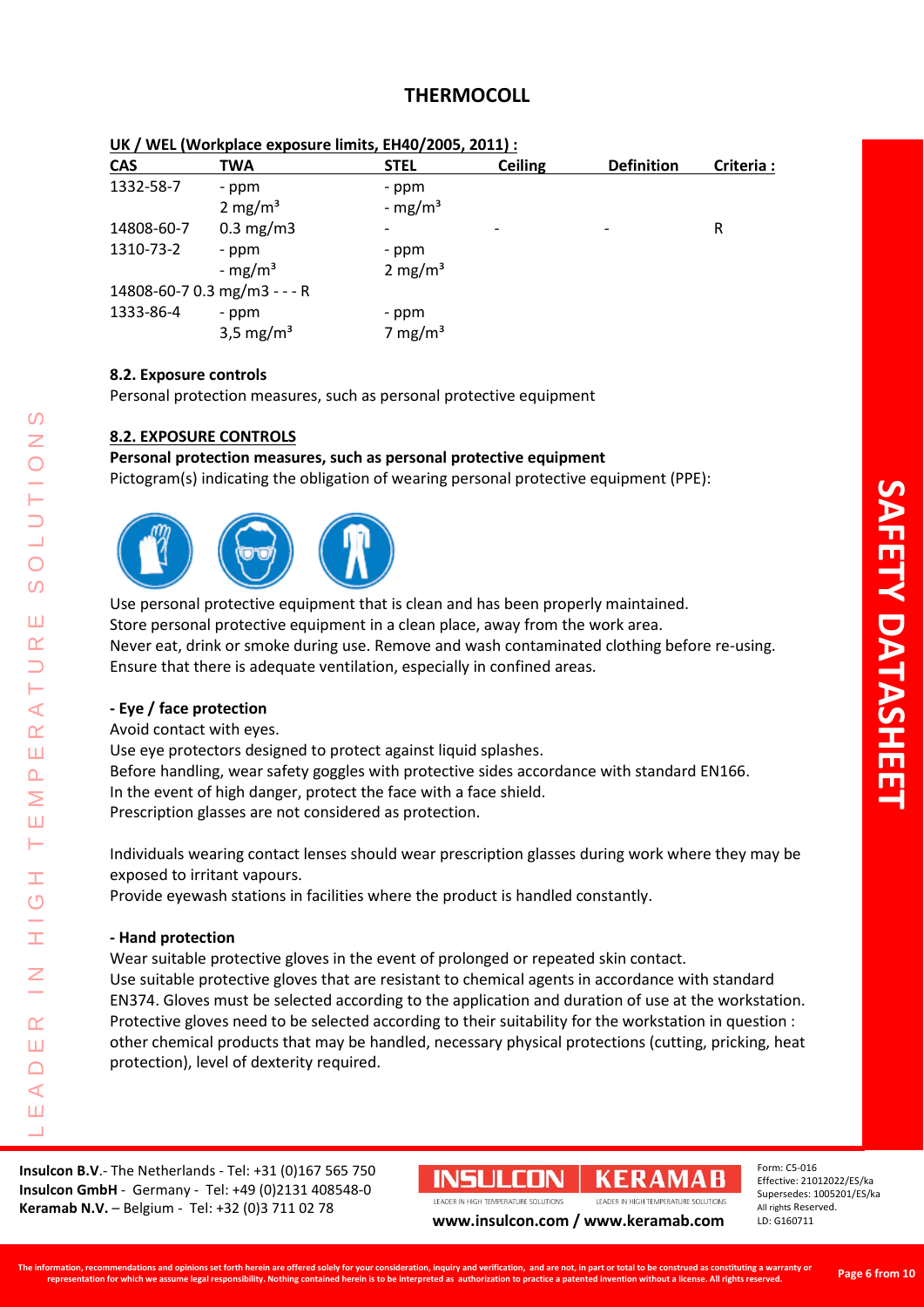Type of gloves recommended:

- Nitrile rubber (butadiene-acrylonitrile copolymer rubber (NBR))

Recommended properties:

- Impervious gloves in accordance with standard EN374

#### **- Body protection**

Work clothing worn by personnel shall be laundered regularly. After contact with the product, all parts of the body that have been soiled must be washed.

#### **9. PHYSICAL AND CHEMICAL PROPERTIES**

#### **9.1. Information on basic physical and chemical properties**

**General information:**

Physical state: Viscous liquid

#### **Important health, safety and environmental information**

| pH:                                      | Not relevant  |
|------------------------------------------|---------------|
| Boiling point/boiling range:             | not relevant. |
| Flash point interval:                    | not relevant. |
| Vapour pressure (50°C):                  | not relevant. |
| Density:                                 | >1            |
| Water solubility:                        | Insoluble.    |
| Melting point/melting range:             | not relevant. |
| Self-ignition temperature:               | not relevant. |
| Decomposition point/decomposition range: | not relevant. |
|                                          |               |

#### **9.2. Other information**

No data available.

#### **10. STABILITY AND REACTIVITY**

#### **10.1. Reactivity**

LEADER IN HIGH TEMPERATURE SOLUTIONS

Ŧ  $\overline{O}$ 

Ī

 $\alpha$ Ш  $\Box$  $\triangleleft$ Ш  $\Box$ 

⋖  $\alpha$ Ш  $\Omega$ Σ Ш  $\longmapsto$ 

 $\Omega$ Z

 $\overline{O}$  $\overline{O}$ 

Ш  $\alpha$ 

No data available.

#### **10.2. Chemical stability**

This mixture is stable under the recommended handling and storage conditions in section 7.

#### **10.3. Possibility of hazardous reactions**

When exposed to high temperatures, the mixture can release hazardous decomposition products, such as carbon monoxide and dioxide, fumes and nitrogen oxide.

#### **10.4. Conditions to avoid**

No data available

#### **10.5. Incompatible materials** No data available

**Insulcon B.V**.- The Netherlands - Tel: +31 (0)167 565 750 **Insulcon GmbH** - Germany - Tel: +49 (0)2131 408548-0 **Keramab N.V.** – Belgium - Tel: +32 (0)3 711 02 78 **[www.insulcon.com](http://www.insulcon.com/) / www.keramab.com** 

**INSULCON | KERAMAB** 

Form: C5-016 Effective: 21012022/ES/ka Supersedes: 1005201/ES/ka All rights Reserved. LD: G160711

**AFETY DATASHEE DATASHEET**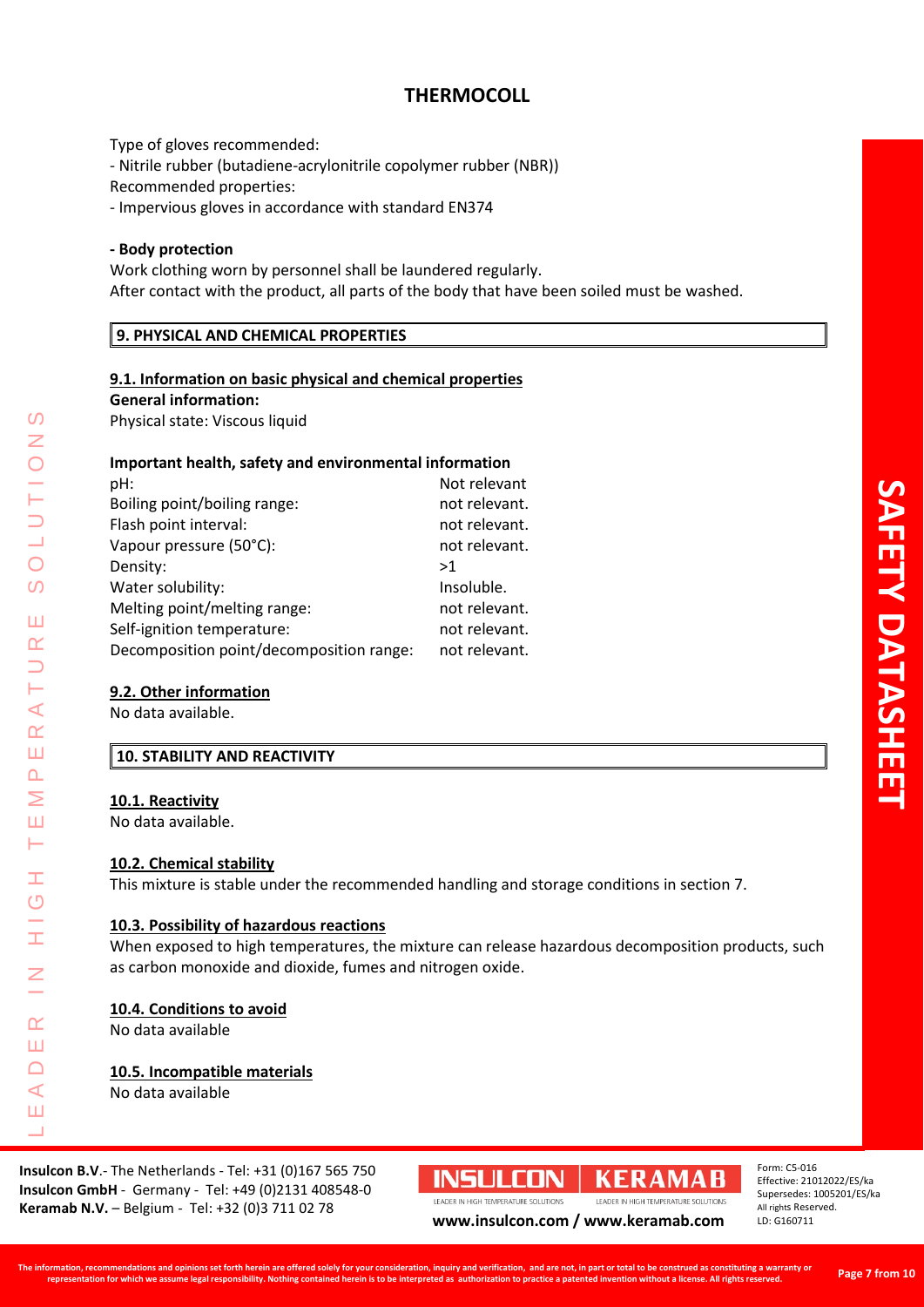#### **10.6. Hazardous decomposition products**

The thermal decomposition may release/form:

- carbon monoxide (CO)

- carbon dioxide  $(CO<sub>2</sub>)$ 

#### **11. TOXICOLOGICAL INFORMATION**

#### **11.1. Information on toxicological effects**

May have reversible effects on the eyes, such as eye irritation which is totally reversible by the end of observation at 21 days.

Splashes in the eyes may cause irritation and reversible damage

#### **11.1.1. Substances**

No toxicological data available for the substances.

#### **11.1.2. Mixture**

No toxicological data available for the mixture.

#### **11.1.2. Mixture**

Skin corrosion/skin irritation : Corrosivity: No observed effect. Species: Reconstructed human epidermis

OECD Guideline 431 (In Vitro Skin Corrosion: Human Skin Model Test)

#### **Monograph(s) from the IARC (International Agency for Research on Cancer) :**

CAS 14808-60-7 : IARC Group 1 : The agent is carcinogenic to humans.

#### **12. ECOLOGICAL INFORMATION**

#### **12.1. Toxicity**

LEADER IN HIGH TEMPERATURE SOLUTIONS

Ŧ  $\overline{O}$ 

 $\alpha$ Ш  $\Box$  $\triangleleft$ Ш  $\Box$ 

 $\blacktriangleleft$  $\underline{\alpha}$ Ш  $\Delta$ Σ Ш  $\longmapsto$ 

 $\Omega$ Z

 $\overline{O}$  $\overline{O}$ 

Ш  $\alpha$  $\overline{\phantom{0}}$ 

#### **12.1.2. Mixtures**

No aquatic toxicity data available for the mixture.

#### **12.2. Persistence and degradability**

No data available.

#### **12.3. Bioaccumulative potential**

No data available.

#### **12.4. Mobility in soil**

No data available.

### **12.5. Results of pbt and vpvb assessment**

No data available.

#### **12.6. Other adverse effects**

No data available.

**Insulcon B.V**.- The Netherlands - Tel: +31 (0)167 565 750 **Insulcon GmbH** - Germany - Tel: +49 (0)2131 408548-0 **Keramab N.V.** – Belgium - Tel: +32 (0)3 711 02 78 **[www.insulcon.com](http://www.insulcon.com/) / www.keramab.com** 

# **INSULCON | KERAMAB**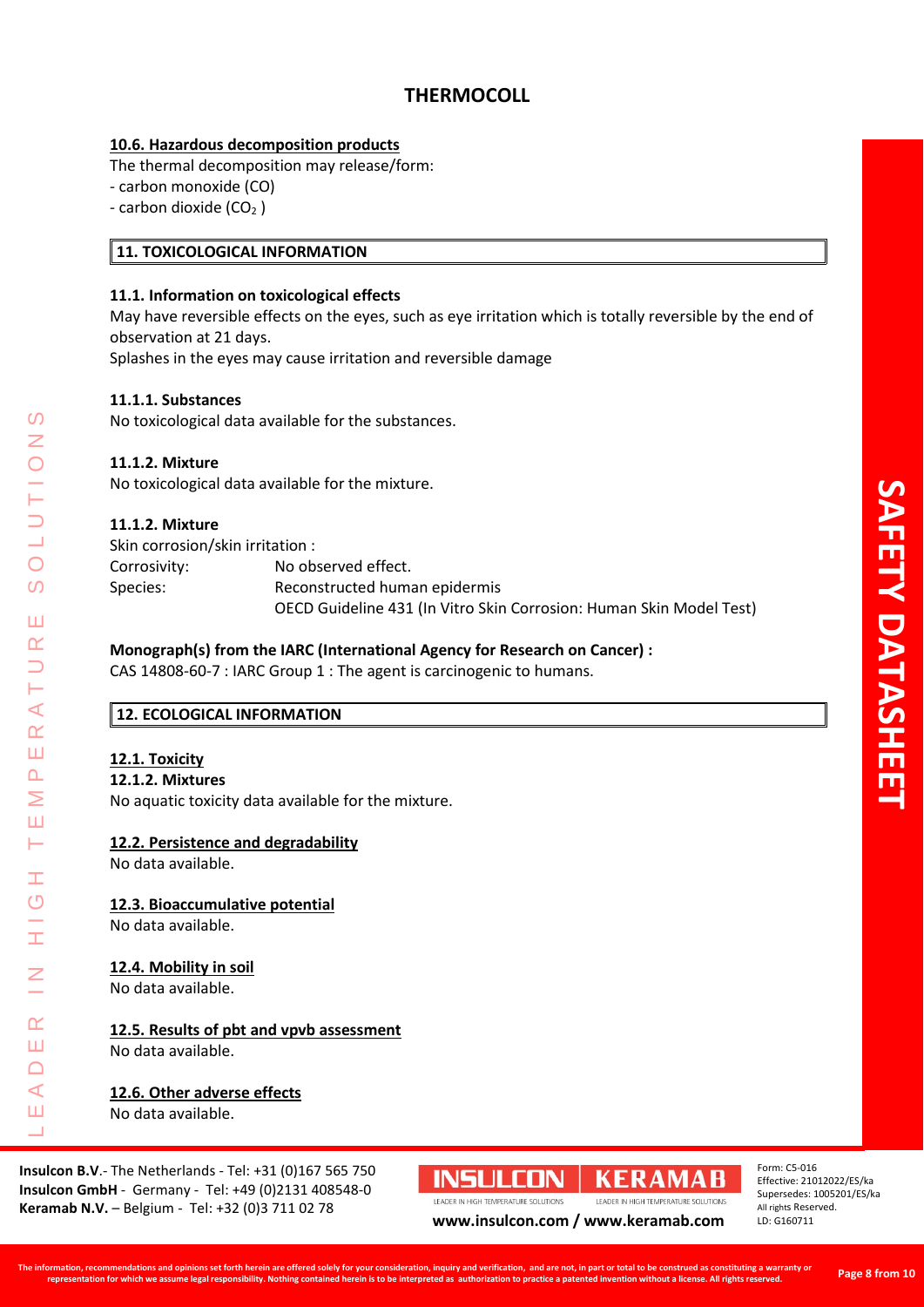#### **13. DISPOSAL CONSIDERATIONS**

Proper waste management of the mixture and/or its container must be determined in accordance with Directive 2008/98/EC.

#### **13.1. Waste treatment methods**

Do not pour into drains or waterways.

#### **Waste :**

Waste management is carried out without endangering human health, without harming the environment and, in particular without risk to water, air, soil, plants or animals. Recycle or dispose of waste in compliance with current legislation, preferably via a certified collector or company. Do not contaminate the ground or water with waste, do not dispose of waste into the environment.

#### **Soiled packaging :**

Empty container completely. Keep label(s) on container. Give to a certified disposal contractor.

#### **14. TRANSPORT INFORMATION**

Exempt from transport classification and labelling. **14.1. UN number**

-

-

-

-

-

- **14.2. UN proper shipping name**
- **14.3. Transport hazard class(es)**

**14.4. Packing group**

LEADER IN HIGH TEMPERATURE SOLUTIONS

Ŧ  $\overline{O}$ 

 $\alpha$ Ш  $\Box$  $\triangleleft$ Ш  $\Box$ 

⋖  $\underline{\alpha}$ Ш  $\Delta$ Σ Ш Н

 $\Omega$ Z

 $\overline{O}$  $\overline{O}$ 

Ш  $\alpha$ 

- **14.5. Environmental hazards**
- **14.6. Special precautions for user**

#### **15. REGULATORY INFORMATION**

#### **15.1. Safety, health and environmental regulations/legislation specific for the substance or mixture - Classification and labelling information included in section 2:**

The following regulations have been used:

- EU Regulation No. 1272/2008 amended by EU Regulation No. 2018/669 (ATP 11)

#### **- Container information:**

No data available.

**- Particular provisions :**

No data available.

**Insulcon B.V**.- The Netherlands - Tel: +31 (0)167 565 750 **Insulcon GmbH** - Germany - Tel: +49 (0)2131 408548-0 **Keramab N.V.** – Belgium - Tel: +32 (0)3 711 02 78 **WWW.insulcon.com / www.keramab.com** 

# **INSULCON | KERAMAB**